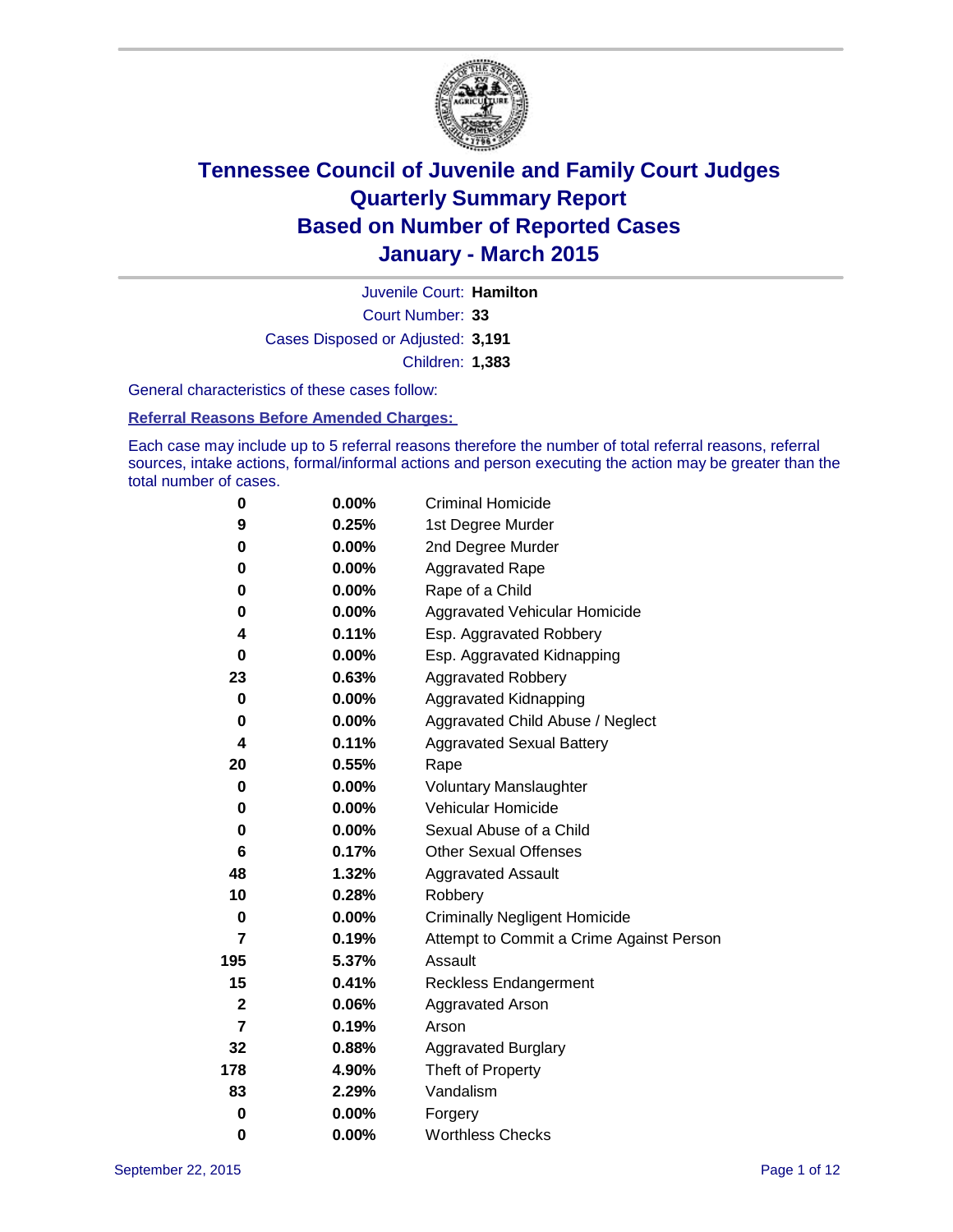

Court Number: **33** Juvenile Court: **Hamilton** Cases Disposed or Adjusted: **3,191** Children: **1,383**

#### **Referral Reasons Before Amended Charges:**

Each case may include up to 5 referral reasons therefore the number of total referral reasons, referral sources, intake actions, formal/informal actions and person executing the action may be greater than the total number of cases.

| $\bf{0}$ | 0.00%  | Illegal Possession / Fraudulent Use of Credit / Debit Cards |
|----------|--------|-------------------------------------------------------------|
| 36       | 0.99%  | <b>Burglary</b>                                             |
| 3        | 0.08%  | Unauthorized Use of a Vehicle                               |
| $\bf{0}$ | 0.00%  | <b>Cruelty to Animals</b>                                   |
| 4        | 0.11%  | Sale of Controlled Substances                               |
| 51       | 1.40%  | <b>Other Drug Offenses</b>                                  |
| 105      | 2.89%  | Possession of Controlled Substances                         |
| 0        | 0.00%  | <b>Criminal Attempt</b>                                     |
| 7        | 0.19%  | Carrying Weapons on School Property                         |
| 59       | 1.62%  | Unlawful Carrying / Possession of a Weapon                  |
| 27       | 0.74%  | <b>Evading Arrest</b>                                       |
| 8        | 0.22%  | Escape                                                      |
| 5        | 0.14%  | Driving Under Influence (DUI)                               |
| 12       | 0.33%  | Possession / Consumption of Alcohol                         |
| 26       | 0.72%  | Resisting Stop, Frisk, Halt, Arrest or Search               |
| 6        | 0.17%  | <b>Aggravated Criminal Trespass</b>                         |
| 3        | 0.08%  | Harassment                                                  |
| $\bf{0}$ | 0.00%  | Failure to Appear                                           |
| 3        | 0.08%  | Filing a False Police Report                                |
| 17       | 0.47%  | Criminal Impersonation                                      |
| 89       | 2.45%  | <b>Disorderly Conduct</b>                                   |
| 29       | 0.80%  | <b>Criminal Trespass</b>                                    |
| 3        | 0.08%  | <b>Public Intoxication</b>                                  |
| $\bf{0}$ | 0.00%  | Gambling                                                    |
| 18       | 0.50%  | <b>Traffic</b>                                              |
| $\bf{0}$ | 0.00%  | Local Ordinances                                            |
| 1        | 0.03%  | Violation of Wildlife Regulations                           |
| 53       | 1.46%  | Contempt of Court                                           |
| 371      | 10.21% | Violation of Probation                                      |
| 54       | 1.49%  | Violation of Aftercare                                      |
| 102      | 2.81%  | <b>Unruly Behavior</b>                                      |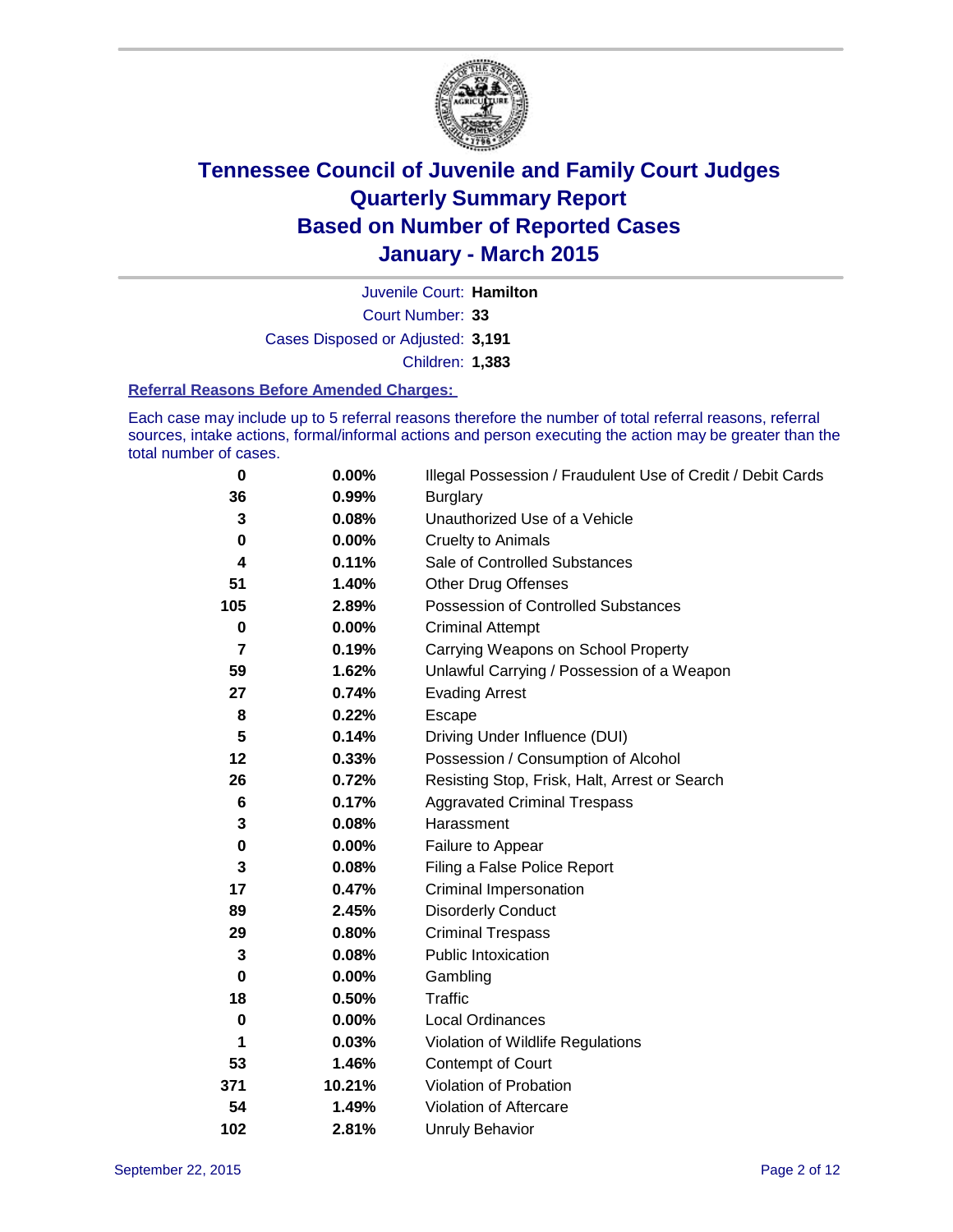

Court Number: **33** Juvenile Court: **Hamilton** Cases Disposed or Adjusted: **3,191** Children: **1,383**

### **Referral Reasons Before Amended Charges:**

Each case may include up to 5 referral reasons therefore the number of total referral reasons, referral sources, intake actions, formal/informal actions and person executing the action may be greater than the total number of cases.

| 261   | 7.19%    | Truancy                                |
|-------|----------|----------------------------------------|
| 134   | 3.69%    | In-State Runaway                       |
| 0     | $0.00\%$ | Out-of-State Runaway                   |
| 3     | 0.08%    | Possession of Tobacco Products         |
| 6     | 0.17%    | Violation of a Valid Court Order       |
| 5     | 0.14%    | <b>Violation of Curfew</b>             |
| 1     | 0.03%    | Sexually Abused Child                  |
| 6     | 0.17%    | <b>Physically Abused Child</b>         |
| 550   | 15.14%   | Dependency / Neglect                   |
| 33    | 0.91%    | <b>Termination of Parental Rights</b>  |
| 0     | 0.00%    | <b>Violation of Pretrial Diversion</b> |
| 0     | 0.00%    | Violation of Informal Adjustment       |
| 0     | $0.00\%$ | <b>Judicial Review</b>                 |
| 0     | 0.00%    | <b>Administrative Review</b>           |
| 0     | 0.00%    | <b>Foster Care Review</b>              |
| 709   | 19.52%   | Custody                                |
| 92    | 2.53%    | Visitation                             |
| 0     | 0.00%    | Paternity / Legitimation               |
| 0     | $0.00\%$ | <b>Child Support</b>                   |
| 0     | 0.00%    | <b>Request for Medical Treatment</b>   |
| 0     | 0.00%    | <b>Consent to Marry</b>                |
| 97    | 2.67%    | Other                                  |
| 3,632 | 100.00%  | <b>Total Referrals</b>                 |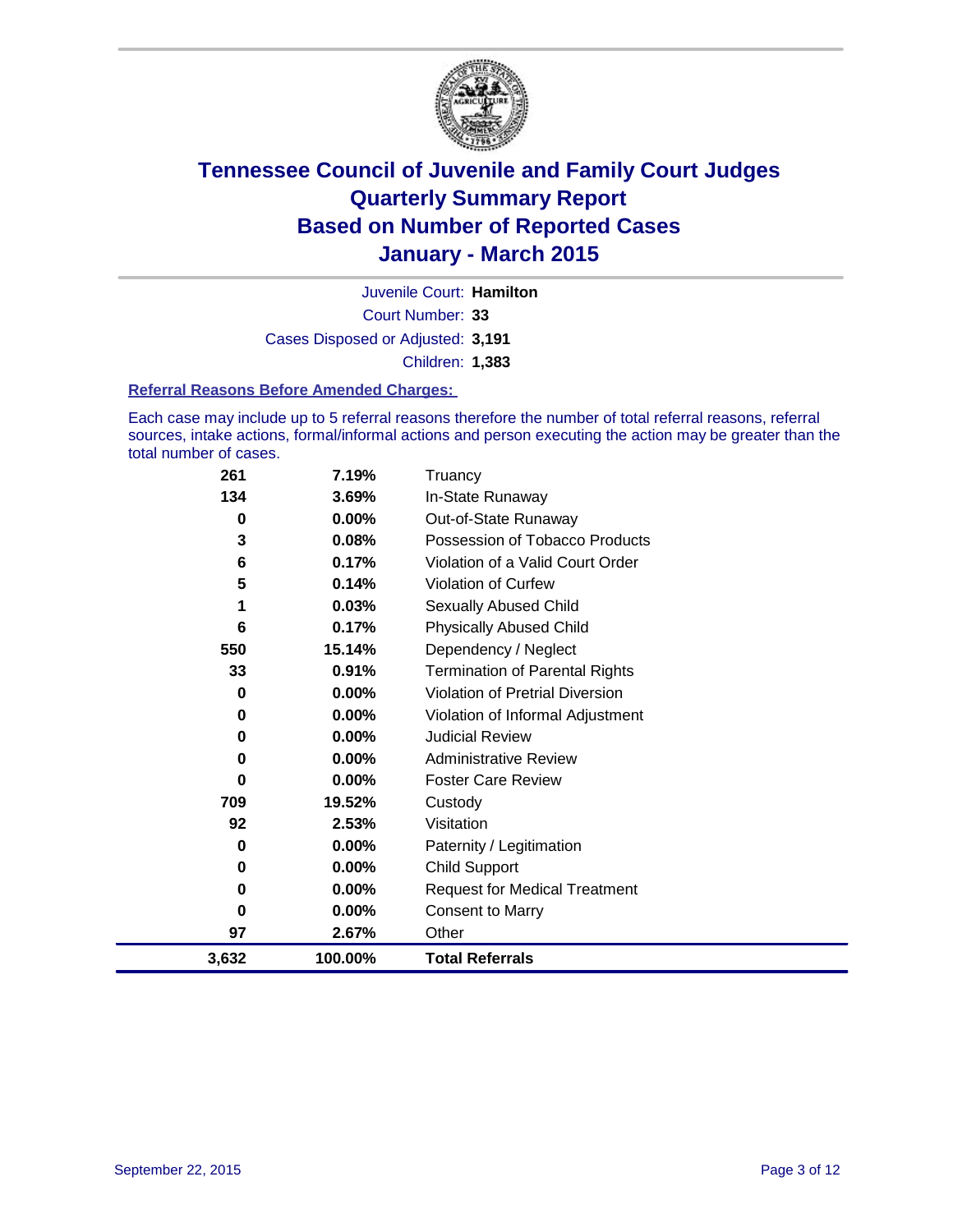

|                            |                                   | Juvenile Court: Hamilton |  |
|----------------------------|-----------------------------------|--------------------------|--|
|                            |                                   | Court Number: 33         |  |
|                            | Cases Disposed or Adjusted: 3,191 |                          |  |
|                            |                                   | <b>Children: 1,383</b>   |  |
| <b>Referral Sources: 1</b> |                                   |                          |  |
| 1.149                      | 31.64%                            | Law Enforcement          |  |

| 3,632 | 100.00%  | <b>Total Referral Sources</b>     |
|-------|----------|-----------------------------------|
| 202   | 5.56%    | Other                             |
| 0     | 0.00%    | Unknown                           |
| 0     | $0.00\%$ | Hospital                          |
| 103   | 2.84%    | Child & Parent                    |
| 14    | 0.39%    | Victim                            |
| 5     | 0.14%    | <b>Other Court</b>                |
| 4     | 0.11%    | Social Agency                     |
| 400   | 11.01%   | <b>Court Staff</b>                |
| 0     | $0.00\%$ | <b>District Attorney's Office</b> |
| 5     | 0.14%    | <b>Other State Department</b>     |
| 453   | 12.47%   | <b>DCS</b>                        |
| 0     | $0.00\%$ | <b>CSA</b>                        |
| 278   | 7.65%    | School                            |
| 0     | 0.00%    | Self                              |
| 402   | 11.07%   | <b>Relatives</b>                  |
| 617   | 16.99%   | Parents                           |
| . -   |          | ווטטוסטופוונט ווב                 |

### **Age of Child at Referral: 2**

| 1,383 | 100.00% | <b>Total Child Count</b> |
|-------|---------|--------------------------|
| 0     | 0.00%   | <b>Unknown</b>           |
| 1     | 0.07%   | Ages 19 and Over         |
| 147   | 10.63%  | Ages 17 through 18       |
| 330   | 23.86%  | Ages 15 through 16       |
| 199   | 14.39%  | Ages 13 through 14       |
| 95    | 6.87%   | Ages 11 through 12       |
| 611   | 44.18%  | Ages 10 and Under        |
|       |         |                          |

<sup>1</sup> If different than number of Referral Reasons (3632), verify accuracy of your court's data.

One child could be counted in multiple categories, verify accuracy of your court's data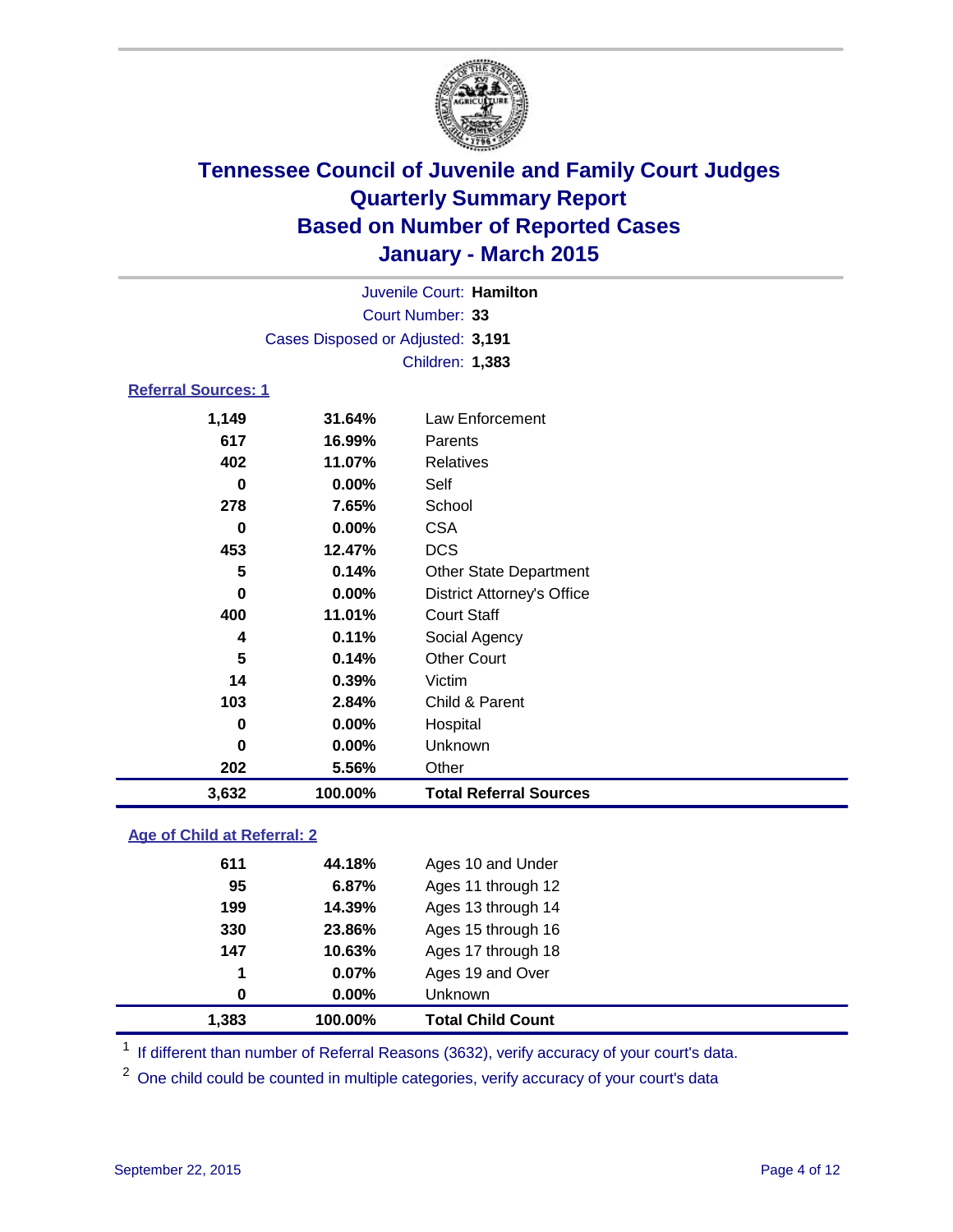

| Juvenile Court: Hamilton                |                                   |                          |  |  |  |
|-----------------------------------------|-----------------------------------|--------------------------|--|--|--|
|                                         | Court Number: 33                  |                          |  |  |  |
|                                         | Cases Disposed or Adjusted: 3,191 |                          |  |  |  |
|                                         |                                   | Children: 1,383          |  |  |  |
| Sex of Child: 1                         |                                   |                          |  |  |  |
| 806                                     | 58.28%                            | Male                     |  |  |  |
| 571                                     | 41.29%                            | Female                   |  |  |  |
| 6                                       | 0.43%                             | Unknown                  |  |  |  |
| 1,383                                   | 100.00%                           | <b>Total Child Count</b> |  |  |  |
| Race of Child: 1                        |                                   |                          |  |  |  |
| 633                                     | 45.77%                            | White                    |  |  |  |
| 655                                     | 47.36%                            | African American         |  |  |  |
| 1                                       | 0.07%                             | Native American          |  |  |  |
| 6                                       | 0.43%                             | Asian                    |  |  |  |
| 72                                      | 5.21%                             | Mixed                    |  |  |  |
| 16                                      | 1.16%                             | Unknown                  |  |  |  |
| 1,383                                   | 100.00%                           | <b>Total Child Count</b> |  |  |  |
| <b>Hispanic Origin: 1</b>               |                                   |                          |  |  |  |
| 54                                      | 3.90%                             | Yes                      |  |  |  |
| 1,076                                   | 77.80%                            | No                       |  |  |  |
| 253                                     | 18.29%                            | Unknown                  |  |  |  |
| 1,383                                   | 100.00%                           | <b>Total Child Count</b> |  |  |  |
| <b>School Enrollment of Children: 1</b> |                                   |                          |  |  |  |
| 10                                      | 0.72%                             | Yes                      |  |  |  |
| 3                                       | 0.22%                             | No                       |  |  |  |
| 1,370                                   | 99.06%                            | Unknown                  |  |  |  |
| 1,383                                   | 100.00%                           | <b>Total Child Count</b> |  |  |  |

<sup>1</sup> One child could be counted in multiple categories, verify accuracy of your court's data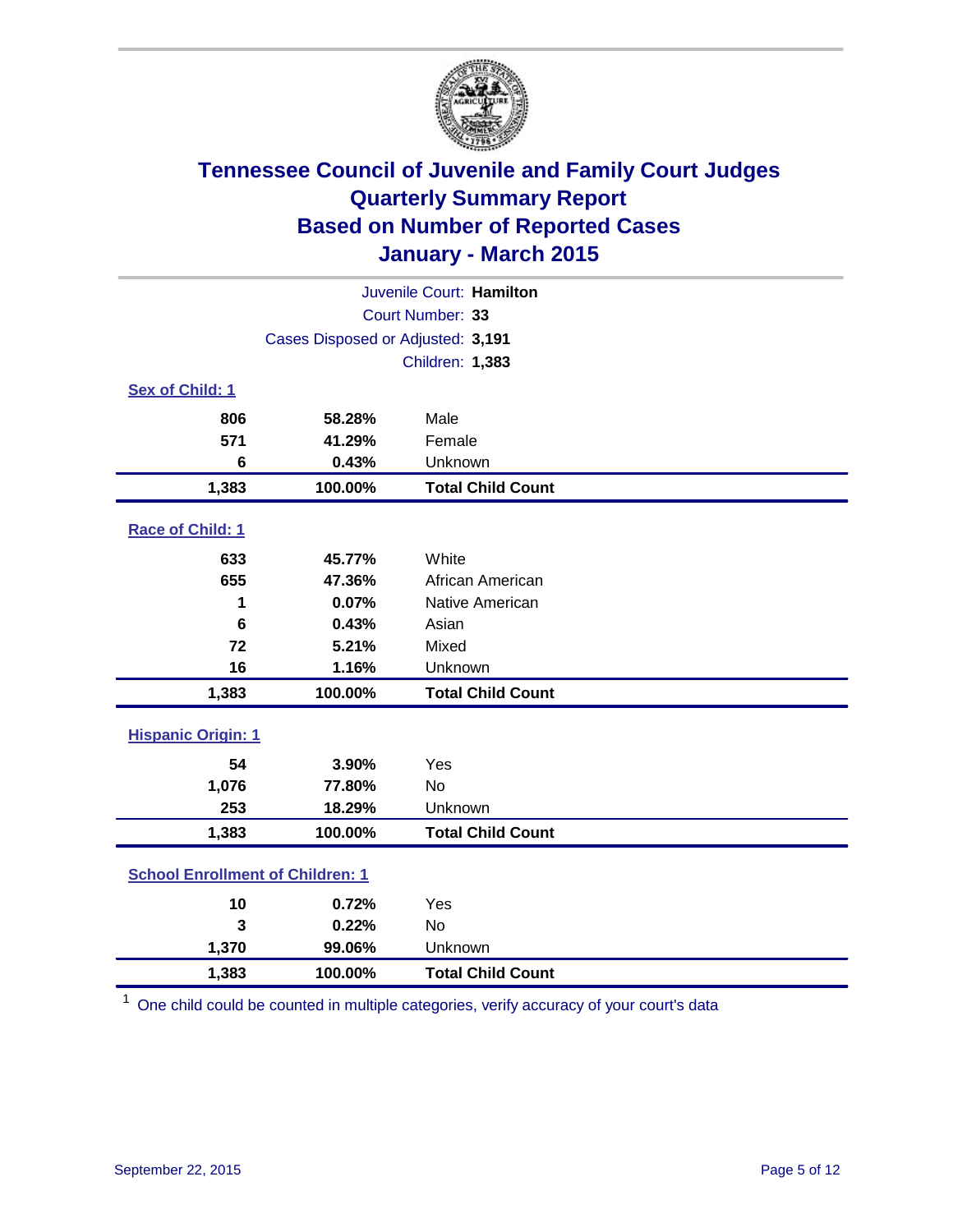

Court Number: **33** Juvenile Court: **Hamilton** Cases Disposed or Adjusted: **3,191** Children: **1,383**

### **Living Arrangement of Child at Time of Referral: 1**

| 1,383 | 100.00%  | <b>Total Child Count</b>     |
|-------|----------|------------------------------|
| 83    | $6.00\%$ | Other                        |
| 132   | 9.54%    | Unknown                      |
| 0     | $0.00\%$ | Independent                  |
| 9     | 0.65%    | In an Institution            |
| 3     | 0.22%    | In a Residential Center      |
| 12    | 0.87%    | In a Group Home              |
| 84    | 6.07%    | With Foster Family           |
| 11    | 0.80%    | <b>With Adoptive Parents</b> |
| 243   | 17.57%   | <b>With Relatives</b>        |
| 122   | 8.82%    | With Father                  |
| 568   | 41.07%   | <b>With Mother</b>           |
| 12    | 0.87%    | With Mother and Stepfather   |
| 6     | 0.43%    | With Father and Stepmother   |
| 98    | 7.09%    | With Both Biological Parents |
|       |          |                              |

### **Type of Detention: 2**

| 0     | $0.00\%$ | Non-Secure Placement         |  |
|-------|----------|------------------------------|--|
| 9     | 0.28%    | Juvenile Detention Facility  |  |
| 6     | 0.19%    | Jail - Complete Separation   |  |
| 0     | 0.00%    | Jail - Partial Separation    |  |
| 0     | $0.00\%$ | Jail - No Separation         |  |
| 0     | $0.00\%$ | <b>Psychiatric Hospital</b>  |  |
| 2,557 | 80.13%   | <b>Unknown</b>               |  |
| 605   | 18.96%   | Does Not Apply               |  |
| 14    | 0.44%    | Other                        |  |
| 3,191 | 100.00%  | <b>Total Detention Count</b> |  |

<sup>1</sup> One child could be counted in multiple categories, verify accuracy of your court's data

If different than number of Cases (3191) verify accuracy of your court's data.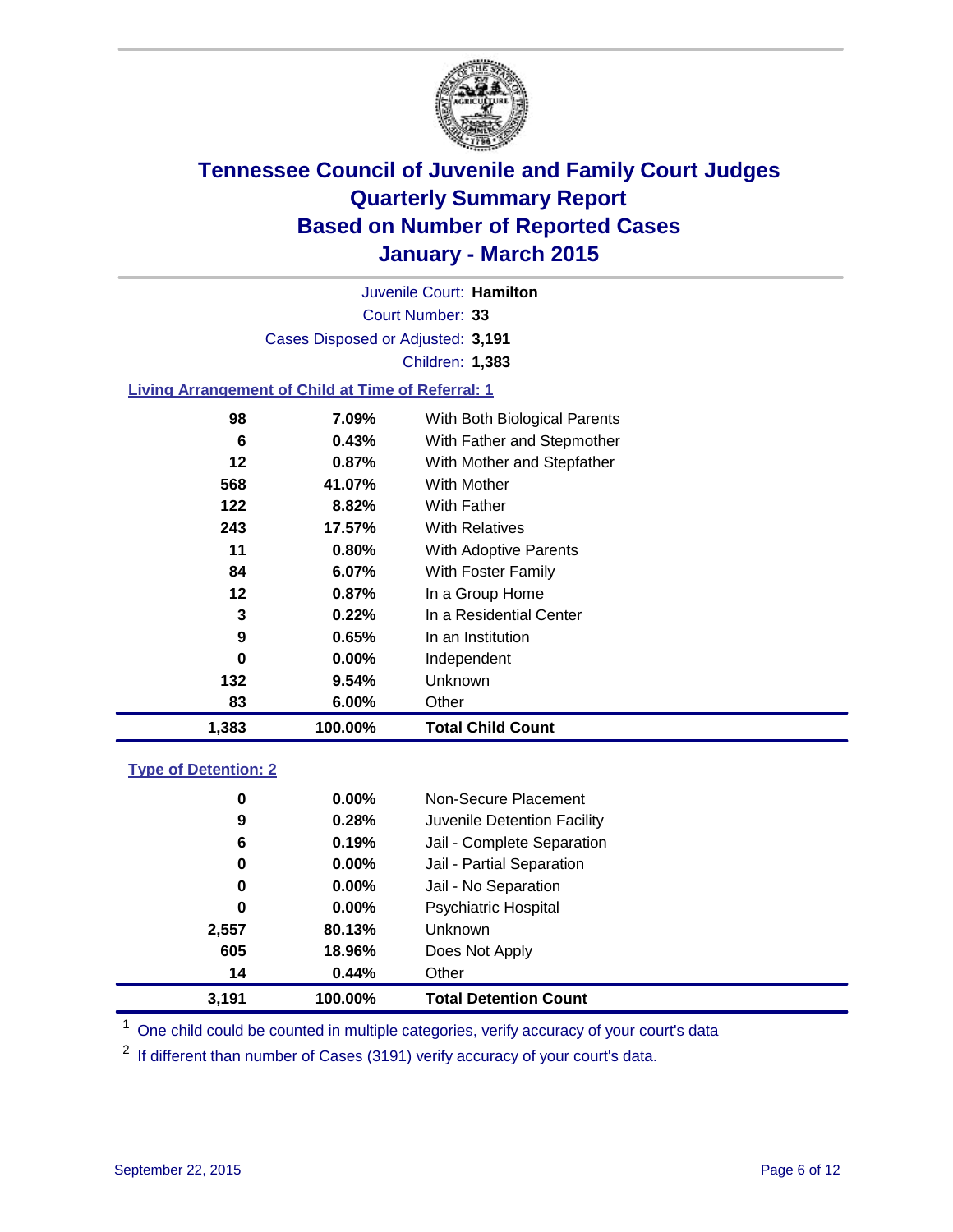

| Juvenile Court: Hamilton                           |                                   |                                      |  |  |  |  |
|----------------------------------------------------|-----------------------------------|--------------------------------------|--|--|--|--|
|                                                    | Court Number: 33                  |                                      |  |  |  |  |
|                                                    | Cases Disposed or Adjusted: 3,191 |                                      |  |  |  |  |
|                                                    |                                   | Children: 1,383                      |  |  |  |  |
| <b>Placement After Secure Detention Hearing: 1</b> |                                   |                                      |  |  |  |  |
| $\bf{0}$                                           | 0.00%                             | Returned to Prior Living Arrangement |  |  |  |  |
| 564                                                | 17.67%                            | Juvenile Detention Facility          |  |  |  |  |
| 20                                                 | 0.63%                             | Jail                                 |  |  |  |  |
| 6                                                  | 0.19%                             | Shelter / Group Home                 |  |  |  |  |
| 15                                                 | 0.47%                             | <b>Foster Family Home</b>            |  |  |  |  |
| $\bf{0}$                                           | 0.00%                             | Psychiatric Hospital                 |  |  |  |  |
| 1,685                                              | 52.80%                            | Unknown                              |  |  |  |  |
| 897                                                | 28.11%                            | Does Not Apply                       |  |  |  |  |
| 4                                                  | 0.13%                             | Other                                |  |  |  |  |
| 3,191                                              | 100.00%                           | <b>Total Placement Count</b>         |  |  |  |  |
|                                                    |                                   |                                      |  |  |  |  |
| <b>Intake Actions: 2</b>                           |                                   |                                      |  |  |  |  |
| 3,587                                              | 98.76%                            | <b>Petition Filed</b>                |  |  |  |  |
| 0                                                  | 0.00%                             | <b>Motion Filed</b>                  |  |  |  |  |
| 1                                                  | 0.03%                             | <b>Citation Processed</b>            |  |  |  |  |
| $\mathbf 2$                                        | 0.06%                             | Notification of Paternity Processed  |  |  |  |  |
| $\bf{0}$                                           | 0.00%                             | Scheduling of Judicial Review        |  |  |  |  |
| 0                                                  | 0.00%                             | Scheduling of Administrative Review  |  |  |  |  |
| 0                                                  | $0.00\%$                          | Scheduling of Foster Care Review     |  |  |  |  |
| 0                                                  | 0.00%                             | Unknown                              |  |  |  |  |
| 0                                                  | 0.00%                             | Does Not Apply                       |  |  |  |  |
| 42                                                 | 1.16%                             | Other                                |  |  |  |  |
| 3,632                                              | 100.00%                           | <b>Total Intake Count</b>            |  |  |  |  |

<sup>1</sup> If different than number of Cases (3191) verify accuracy of your court's data.

 $2$  If different than number of Referral Reasons (3632), verify accuracy of your court's data.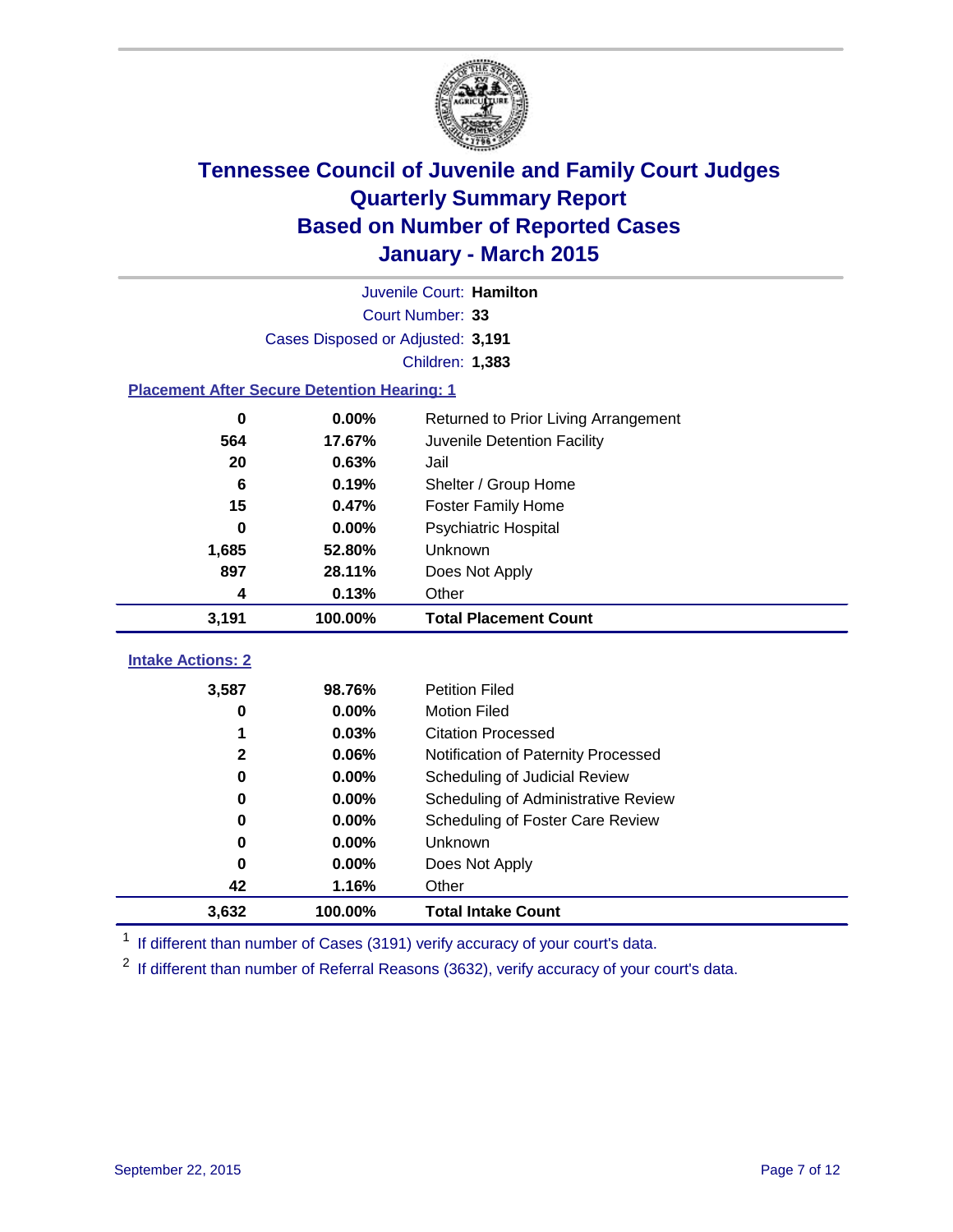

Court Number: **33** Juvenile Court: **Hamilton** Cases Disposed or Adjusted: **3,191** Children: **1,383**

### **Last Grade Completed by Child: 1**

| 1,383          | 100.00%        | <b>Total Child Count</b>     |
|----------------|----------------|------------------------------|
| $\bf{0}$       | 0.00%          | Other                        |
| 550            | 39.77%         | Unknown                      |
| 36             | 2.60%          | <b>Never Attended School</b> |
| $\mathbf 2$    | 0.14%          | Graduated                    |
| 1              | 0.07%          | GED                          |
| 164            | 11.86%         | Non-Graded Special Ed        |
| 79             | 5.71%          | 12th Grade                   |
| 34             | 2.46%          | 11th Grade                   |
| 63             | 4.56%          | 10th Grade                   |
| 44             | 3.18%          | 9th Grade                    |
| $\bf{0}$       | 0.00%          | 9th Grade                    |
| 30             | 2.17%          | 8th Grade                    |
| $\bf{0}$       | 0.00%          | 8th Grade                    |
| 30             | 2.17%          | 7th Grade                    |
| $\bf{0}$       | 0.00%          | 7th Grade                    |
| 31             | 2.24%          | 6th Grade                    |
| $\pmb{0}$      | 0.00%          | 6th Grade                    |
| 34             | 2.46%          | 5th Grade                    |
| $\pmb{0}$      | 0.00%          | 5th Grade                    |
| 25             | 1.81%          | 4th Grade                    |
| $\pmb{0}$      | 0.00%          | 4th Grade                    |
| $\bf{0}$<br>90 | 0.00%<br>6.51% | 3rd Grade<br>3rd Grade       |
| 128            | 9.26%          | 2nd Grade                    |
| $\bf{0}$       | 0.00%          | 2nd Grade                    |
| 42             | 3.04%          | 1st Grade                    |
| 0              | 0.00%          | 1st Grade                    |
| $\bf{0}$       | 0.00%          | Kindergarten                 |
| $\bf{0}$       | 0.00%          | Preschool                    |
| $\bf{0}$       | 0.00%          | Too Young for School         |
|                |                |                              |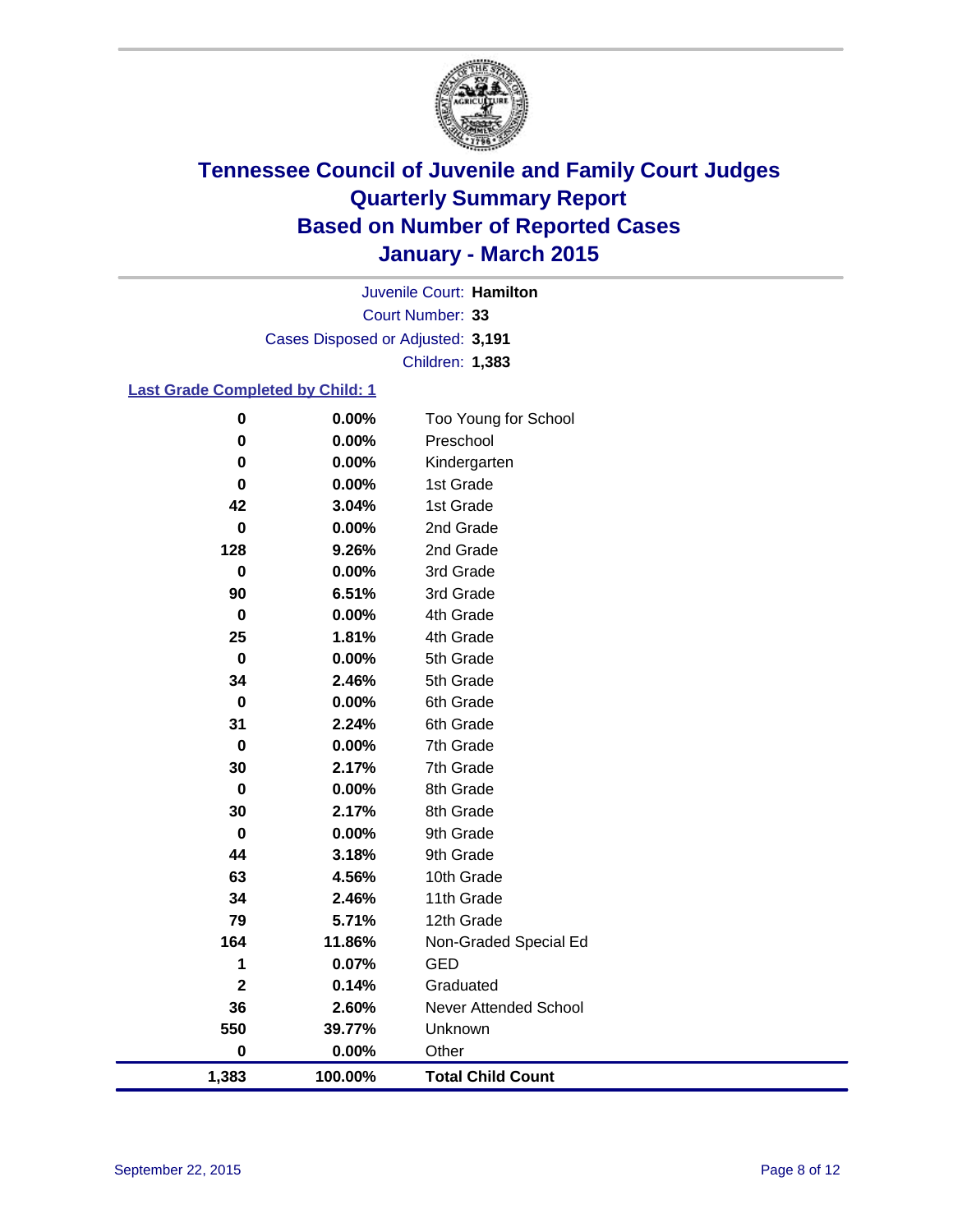

| Juvenile Court: Hamilton                                                                |                                   |                          |  |  |  |
|-----------------------------------------------------------------------------------------|-----------------------------------|--------------------------|--|--|--|
|                                                                                         |                                   | Court Number: 33         |  |  |  |
|                                                                                         | Cases Disposed or Adjusted: 3,191 |                          |  |  |  |
|                                                                                         |                                   | <b>Children: 1,383</b>   |  |  |  |
| <b>Enrolled in Special Education: 1</b>                                                 |                                   |                          |  |  |  |
| 69                                                                                      | 4.99%                             | Yes                      |  |  |  |
| 441                                                                                     | 31.89%                            | No                       |  |  |  |
| 873                                                                                     | 63.12%                            | Unknown                  |  |  |  |
| 1,383                                                                                   | 100.00%                           | <b>Total Child Count</b> |  |  |  |
| One child could be counted in multiple categories, verify accuracy of your court's data |                                   |                          |  |  |  |

| <b>Action Executed By: 1</b> |         |                           |
|------------------------------|---------|---------------------------|
| 342                          | 9.42%   | Judge                     |
| 3,290                        | 90.58%  | Magistrate                |
| 0                            | 0.00%   | YSO                       |
| 0                            | 0.00%   | Other                     |
| 0                            | 0.00%   | Unknown                   |
| 3,632                        | 100.00% | <b>Total Action Count</b> |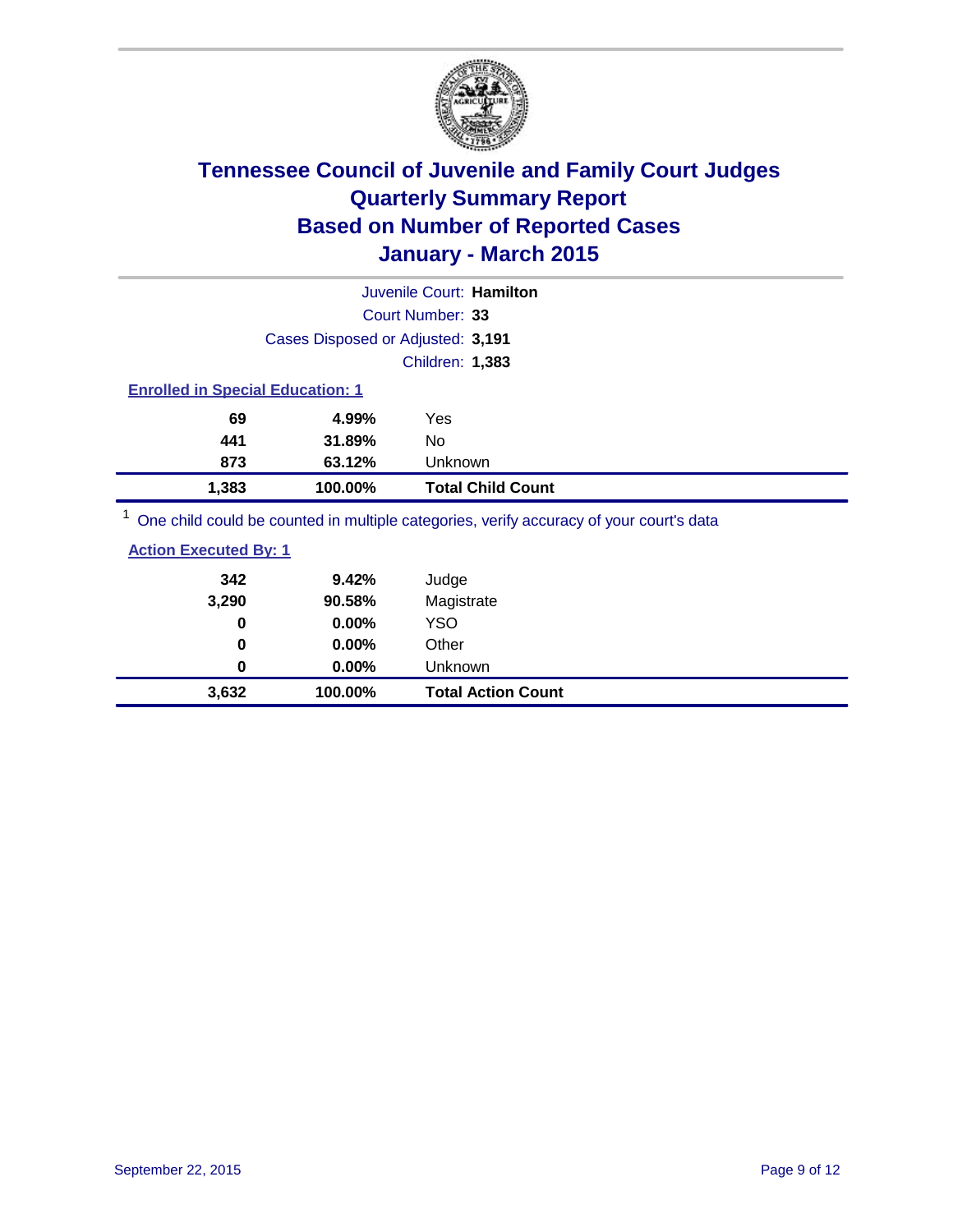

Court Number: **33** Juvenile Court: **Hamilton** Cases Disposed or Adjusted: **3,191** Children: **1,383**

### **Formal / Informal Actions: 1**

| 488   | 13.44%   | Dismissed                                        |
|-------|----------|--------------------------------------------------|
| 4     | 0.11%    | Retired / Nolle Prosequi                         |
| 829   | 22.82%   | <b>Complaint Substantiated Delinquent</b>        |
| 125   | 3.44%    | <b>Complaint Substantiated Status Offender</b>   |
| 293   | 8.07%    | <b>Complaint Substantiated Dependent/Neglect</b> |
| 5     | 0.14%    | <b>Complaint Substantiated Abused</b>            |
| 0     | $0.00\%$ | <b>Complaint Substantiated Mentally III</b>      |
| 4     | 0.11%    | Informal Adjustment                              |
| 1,797 | 49.48%   | <b>Pretrial Diversion</b>                        |
| 31    | 0.85%    | <b>Transfer to Adult Court Hearing</b>           |
| 0     | $0.00\%$ | Charges Cleared by Transfer to Adult Court       |
| 19    | 0.52%    | Special Proceeding                               |
| 0     | $0.00\%$ | <b>Review Concluded</b>                          |
| 11    | 0.30%    | Case Held Open                                   |
| 26    | 0.72%    | Other                                            |
| 0     | $0.00\%$ | Unknown                                          |
| 3,632 | 100.00%  | <b>Total Action Count</b>                        |

<sup>1</sup> If different than number of Referral Reasons (3632), verify accuracy of your court's data.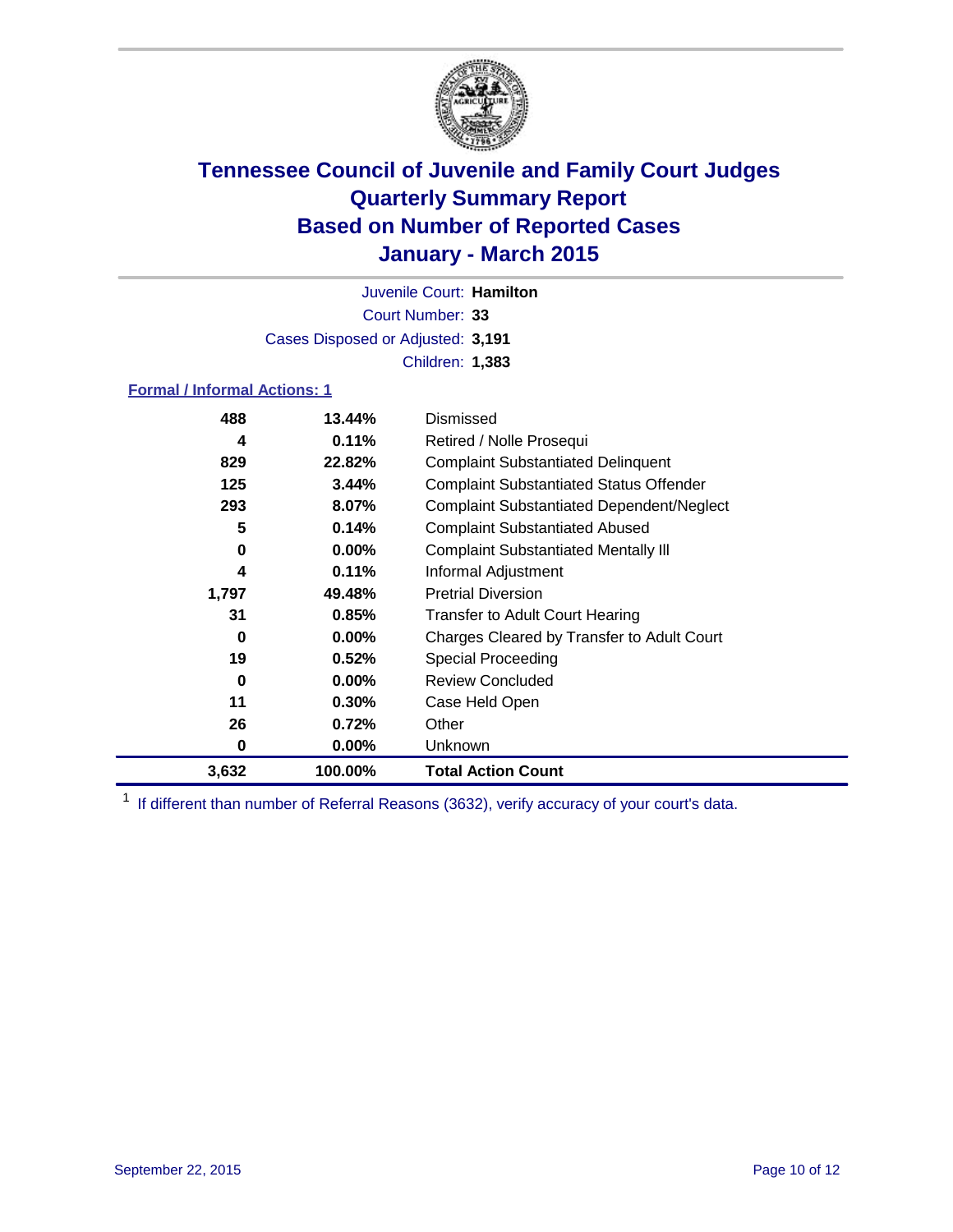

|                       |                                   | Juvenile Court: Hamilton                              |
|-----------------------|-----------------------------------|-------------------------------------------------------|
|                       |                                   | Court Number: 33                                      |
|                       | Cases Disposed or Adjusted: 3,191 |                                                       |
|                       |                                   | Children: 1,383                                       |
| <b>Case Outcomes:</b> |                                   | There can be multiple outcomes for one child or case. |
| 408                   | 9.17%                             | <b>Case Dismissed</b>                                 |
| 11                    | 0.25%                             | Case Retired or Nolle Prosequi                        |
| 113                   | 2.54%                             | Warned / Counseled                                    |
| 2,246                 | 50.51%                            | <b>Held Open For Review</b>                           |
| 255                   | 5.73%                             | Supervision / Probation to Juvenile Court             |
| 5                     | 0.11%                             | <b>Probation to Parents</b>                           |
| 1                     | 0.02%                             | Referral to Another Entity for Supervision / Service  |
| 0                     | 0.00%                             | Referred for Mental Health Counseling                 |
| 16                    | 0.36%                             | Referred for Alcohol and Drug Counseling              |
| 0                     | 0.00%                             | Referred to Alternative School                        |
| 0                     | 0.00%                             | Referred to Private Child Agency                      |
| 5                     | 0.11%                             | Referred to Defensive Driving School                  |
| 0                     | 0.00%                             | Referred to Alcohol Safety School                     |
| 32                    | 0.72%                             | Referred to Juvenile Court Education-Based Program    |
| 0                     | 0.00%                             | Driver's License Held Informally                      |
| 0                     | 0.00%                             | <b>Voluntary Placement with DMHMR</b>                 |
| 0                     | 0.00%                             | <b>Private Mental Health Placement</b>                |
| 0                     | 0.00%                             | <b>Private MR Placement</b>                           |
| 0                     | 0.00%                             | Placement with City/County Agency/Facility            |
| 183                   | 4.12%                             | Placement with Relative / Other Individual            |
| 4                     | 0.09%                             | Fine                                                  |
| 50                    | 1.12%                             | <b>Public Service</b>                                 |
| 19                    | 0.43%                             | Restitution                                           |
| 0                     | 0.00%                             | <b>Runaway Returned</b>                               |
| 63                    | 1.42%                             | No Contact Order                                      |
| 0                     | 0.00%                             | Injunction Other than No Contact Order                |
| 53                    | 1.19%                             | House Arrest                                          |
| 1                     | 0.02%                             | <b>Court Defined Curfew</b>                           |
| 0                     | 0.00%                             | Dismissed from Informal Adjustment                    |
| 0                     | 0.00%                             | <b>Dismissed from Pretrial Diversion</b>              |
| 40                    | 0.90%                             | Released from Probation                               |
| 8                     | 0.18%                             | <b>Transferred to Adult Court</b>                     |
| 0                     | 0.00%                             | <b>DMHMR Involuntary Commitment</b>                   |
| 5                     | 0.11%                             | <b>DCS Commitment - Determinate</b>                   |